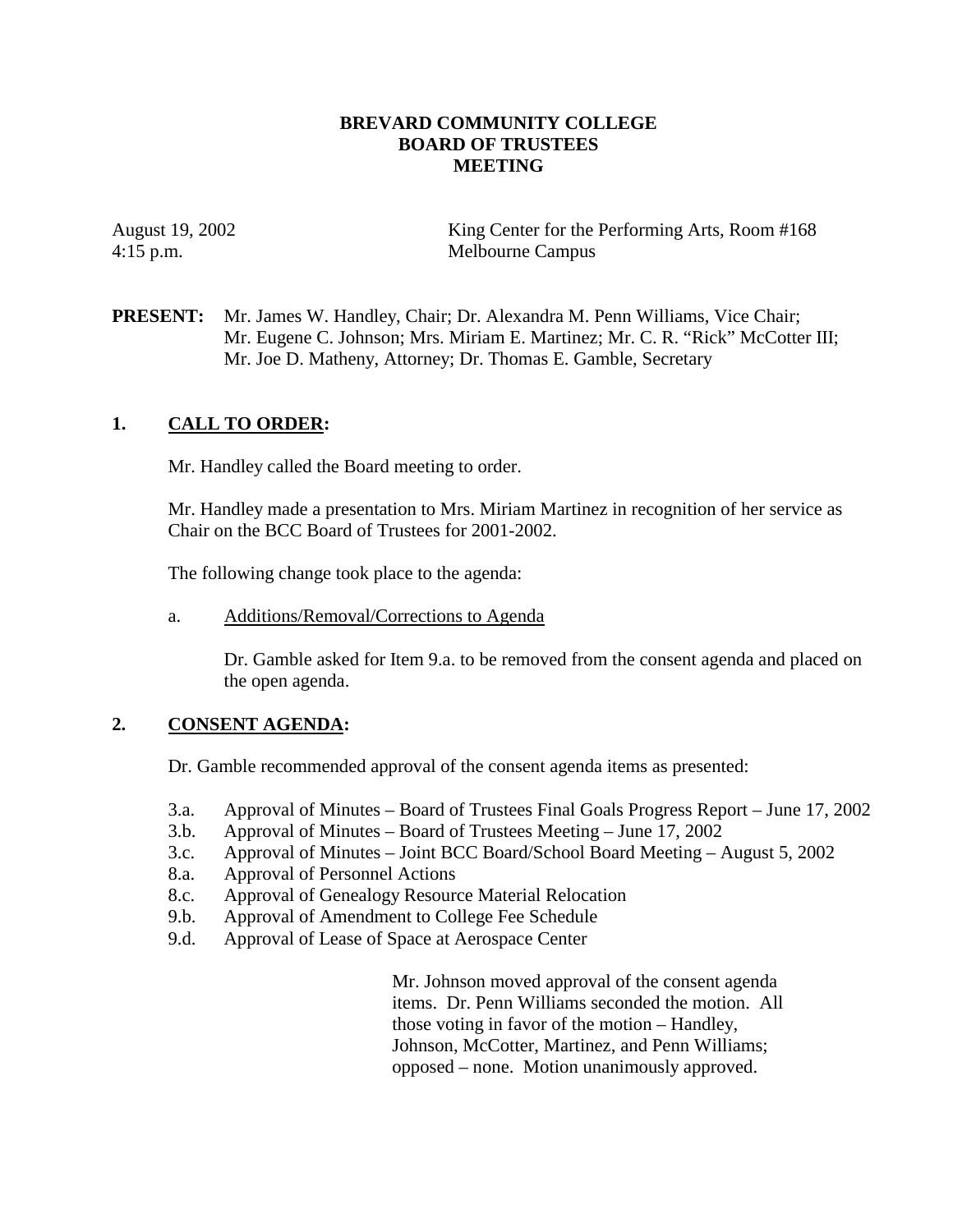Board of Trustees Meeting August 19, 2002  $Page - 2 -$ 

# **3. APPROVAL OF THE OFFICIAL MINUTES OF PREVIOUS MEETINGS:**

a. Minutes – Board of Trustees Final Goals Progress Report – June 17, 2002

Approved – consent agenda.

b. Minutes – Board of Trustees Meeting – June 17, 2002

Approved – consent agenda.

c. Minutes – Joint BCC Board/School Board Meeting – August 5, 2002

Approved – consent agenda.

## **4. COMMUNICATIONS:**

a. Presentation to Dr. Gamble - Mr. Johnson

Mr. Johnson presented to Dr. Gamble, on behalf of William E. Gary, President of the North Brevard NAACP, the Community Partnership Award for his visionary leadership in the development of community outreach partnerships to increase the access and affordability of higher education to minority students.

b. Report on the Melbourne Campus Science Program – Dr. Kaliszeski

Dr. Michael Kaliszeski, Melbourne Campus President, introduced Mr. Ernie Arico, Adjunct Faculty Member and Mr. Willie Smith, Associate Professor of Science, who presented a video they created to market the science program offered at BCC.

c. College Marketing Report – Ms. Bradley

Ms. Ingrid Bradley, Associate Vice President of Community Relations and Marketing, gave a presentation to the Board of Trustees of the BCC advertisements televised on WBCC-TV and other local television stations. She also demonstrated some radio advertisements currently aired at local radio stations.

Ms. Bradley reported her office submits approximately 350 press releases per year. She provided copies of the latest brochures promoting various technology programs at BCC.

## **5. CITIZEN'S PRESENTATION:**

None.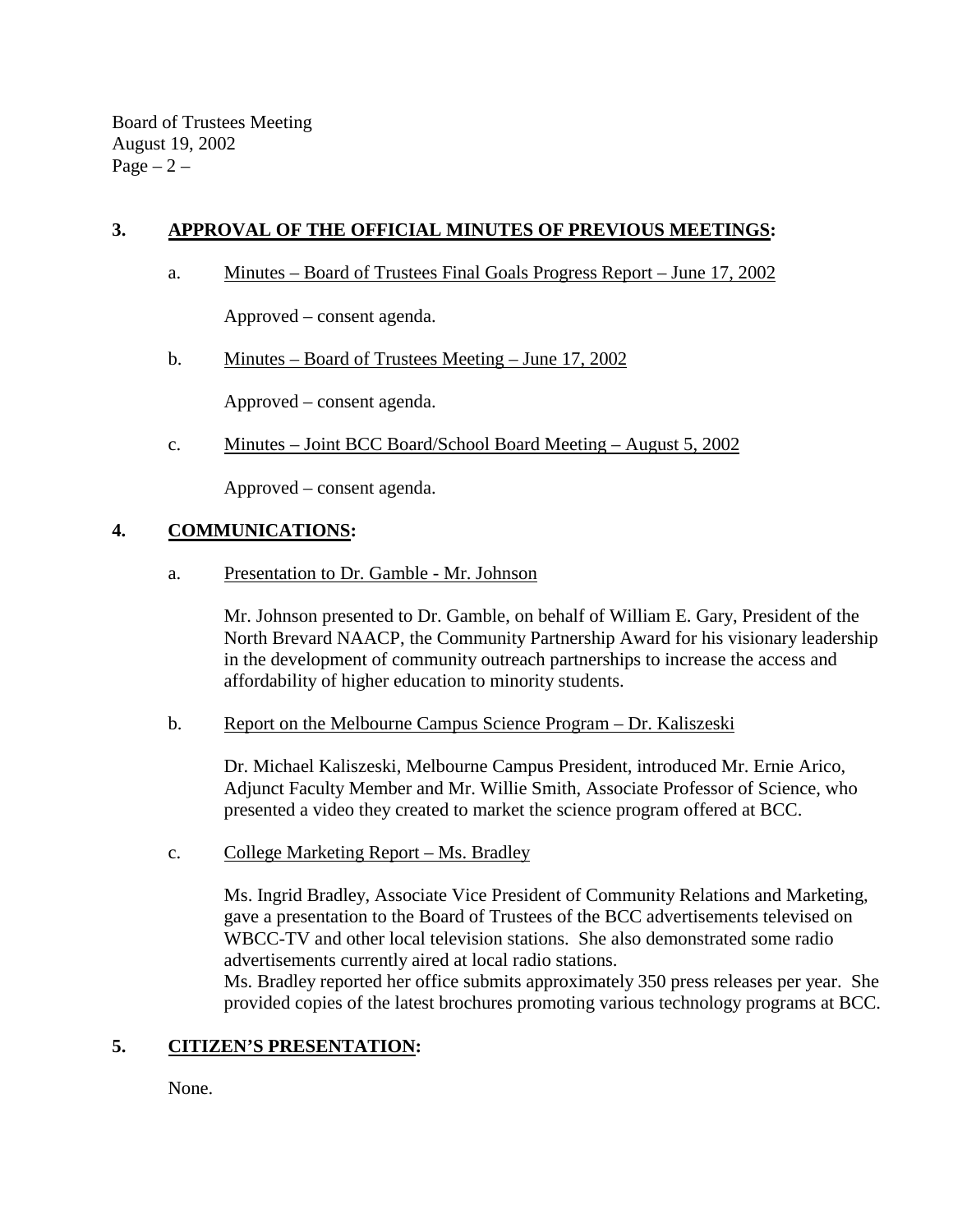Board of Trustees Meeting August 19, 2002 Page  $-3-$ 

# **6. CONSTRUCTION AND DEVELOPMENT:**

None.

## **7. OLD BUSINESS:**

a. Report on Pending Legal Actions – Mr. Matheny (Addendum)

Mr. Joe Matheny, attorney, reported he had nothing to add to his written report.

### **8. NEW BUSINESS:**

a. Approval of Personnel Actions – Ms. Oglesby (Addendum)

Approved – consent agenda.

### b. Approval of Naming of Allied Health Building Auditorium – Dr. Flom (Addendum)

 Dr. Elena Flom, Executive Director of the BCC Foundation, reported in 1991, Mr. John Vance established the Dr. Isabel Vance Memorial Scholarship in memory of his wife, who taught at BCC as a professor and coordinator of the Medical Lab Technology Program. The scholarship supports from four to seven students each year. Dr. Flom reported Mr. Vance has recently deeded his waterfront property to the BCC Foundation. Mr. Vance has exceeded the level of criteria required in order to name a BCC facility in honor of an individual. The BCC Foundation Executive Committee has recommended the Allied Health auditorium be named in honor of Dr. Isabel and Mr. John Vance. Dr. Gamble recommended approval of naming the Allied Health Building Auditorium to the Dr. Isabel and Mr. John Vance Allied Health Auditorium.

> Mrs. Martinez moved approval of the Naming of the Allied Health Building Auditorium to the Dr. Isabel and Mr. John Vance Allied Health Auditorium. Mr. Johnson seconded the motion. All those voting in favor of the motion – Handley, Johnson, McCotter, Martinez, and Penn Williams; opposed – none. Motion unanimously approved.

c. Approval of Genealogy Resource Material Relocation – Dr. Fettrow (Addendum)

Approved – consent agenda.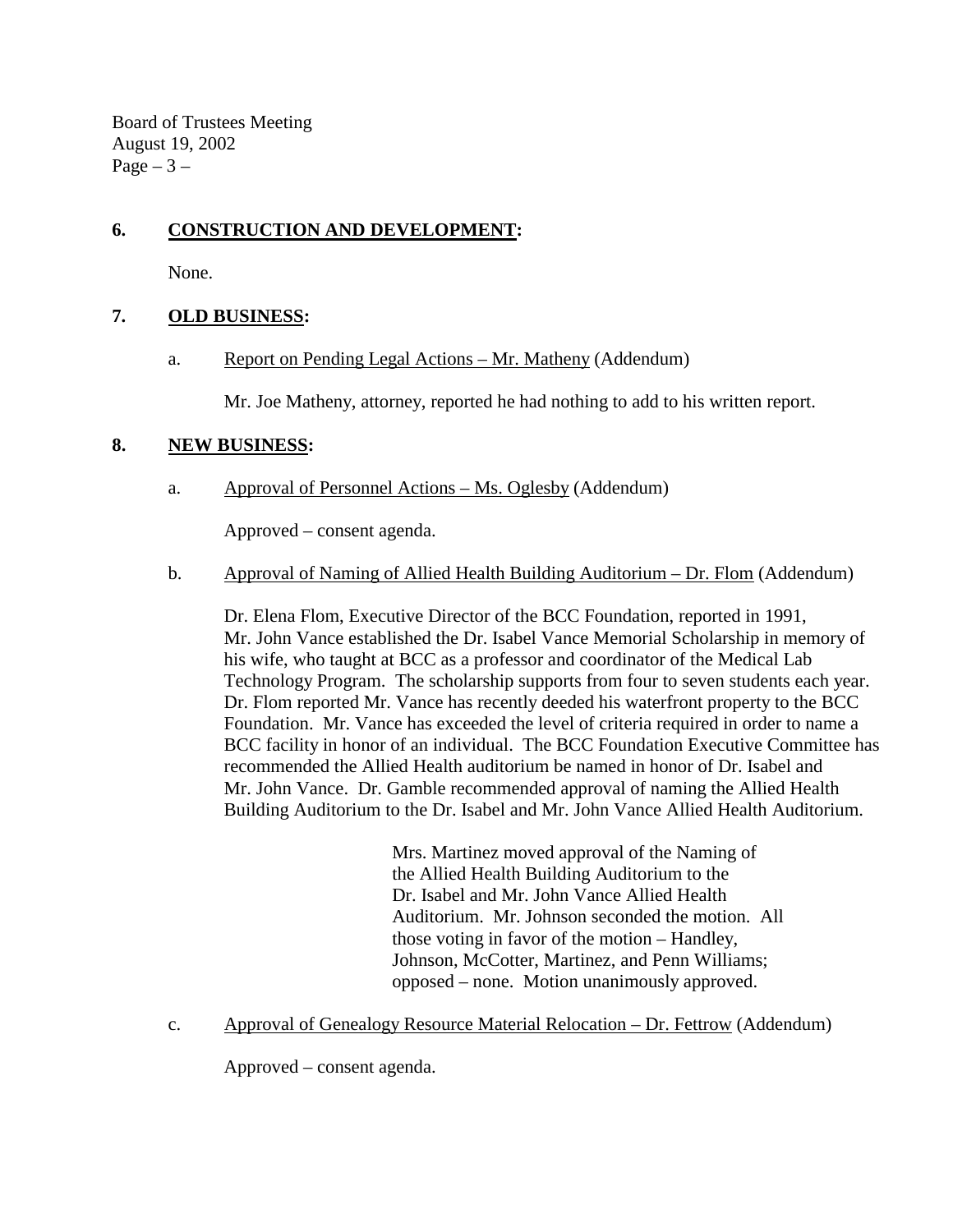Board of Trustees Meeting August 19, 2002  $Page-4$  –

## d. Request for Board Meeting Agenda Items – Board Members

None.

### **9. FINANCIAL ACTIONS:**

a. Approval of Monthly Budget Status Report – July 2002 – Mr. Little (Addendum)

 Mr. Al Little, Vice President of Finance and Administrative Services, gave a brief update on BCC's financial outcome for 2001-2002. The reports were distributed to the Board. Mr. Little reported BCC has just completed the annual financial report and a full presentation of this will be given at the September 2002, Board of Trustees meeting. Dr. Gamble recommended approval of the Monthly Budget Status Report for July 2002.

> Mr. Johnson moved approval of the Monthly Budget Status Report for July 2002. Dr. Penn Williams seconded the motion. All those voting in favor of the motion – Handley, Johnson, McCotter, Martinez, and Penn Williams; opposed – none. Motion unanimously approved.

b. Approval of Amendment to College Fee Schedule – Dr. Bilsky/Mr. Little (Addendum)

Approved – consent agenda.

c. Report on Student Fees and Fines and General Operational Audits – Mr. Little (Addendum)

 Mr. Little reported BCC recently received two audit reports. The first was a statewide audit of student fees and fines and the second was the BCC operational and compliance audit. He reported BCC also received audit reports for financial aid, as well as the college's financial statements for the last year. Mr. Little reported the auditors are very thorough in looking at every significant operation of BCC and the majority of the operations had no identified problems. Mr. Little reviewed the findings in both audits and reported he is confident that the improvements made, as a result of these audits will help BCC improve its operations and to continue the effect of financial leadership of the college.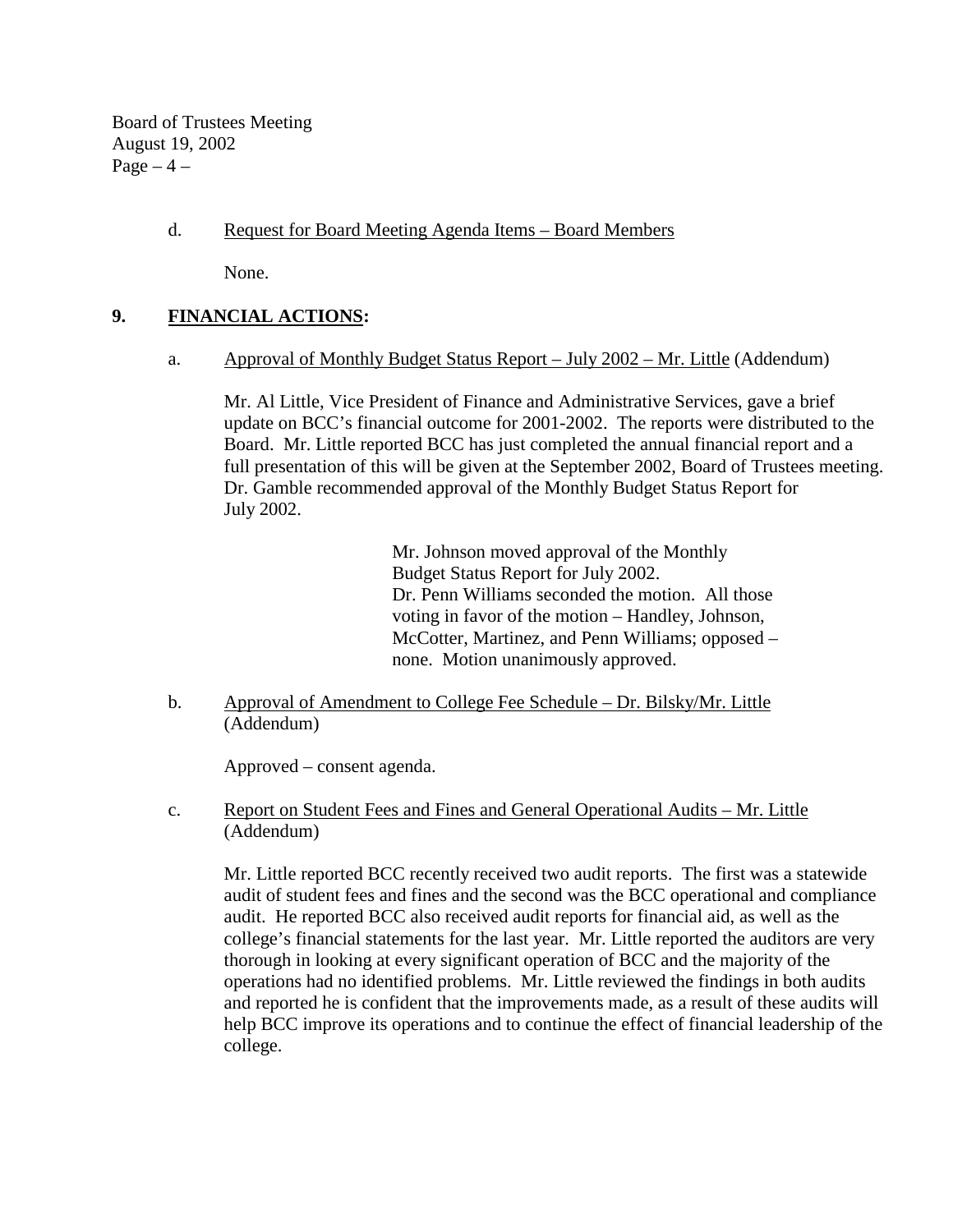Board of Trustees Meeting August 19, 2002 Page  $-5-$ 

### d. Approval of Lease of Space at Aerospace Center – Mr. Little (Addendum)

Approved – consent agenda.

#### e. Report on State Funding Formula – Mr. Little (Addendum)

 Mr. Little gave a PowerPoint presentation explaining the Community College Program Fund process and the resource allocation funding model of the Florida System of Community Colleges. The funding process dates back to 1991, when the legislature quit funding enrollment changes at community colleges and has continued to fund enrollment increases at K-12 and universities, every year, while using different methodology for funding community colleges. The Florida community colleges agree the Resource Allocation Funding Model provides a reasonably equitable distribution of new funding. Mr. Little reported, in general, he believes this system is fair and that the Community College System has support of the process.

 Before this model was created, the funding process simply allocated new funding depending on what category was assigned. The current methodology, while not reflecting our full funding needs, does allocate new funds based on the total relative need of each institution. Previously, the amounts requested, on behalf of the community colleges were not supported by any recognized methodology. The current system does create support for requests, based on identified and calculated needs. The K-12 system and universities both have actual funding formulas in Statute. The Community College System hopes to at least get the allocation model included. This can ensure consistent use of the model by the legislature. A long term goal would be to get an acceptance, by the legislature, as a funding model, and to establish a goal of funding all colleges at the calculated minimum need.

### **10. REPORT OF THE DISTRICT PRESIDENT:**

#### a. Discussion of District President's Annual Evaluation

Mrs. Martinez reported she consolidated the evaluation input of all Board members into one summary document. She reported Mr. Matheny was asked to conduct a comparative analysis in terms of other aspects of the contract. Mrs. Martinez reported, on average, Dr. Gamble had good marks in all categories of his evaluation. Mr. Matheny reported he researched five community colleges that are similar to BCC and the compensation for the presidents at these colleges. He indicated the proposed request was inline with Florida community colleges similar in campus size and FTE to BCC.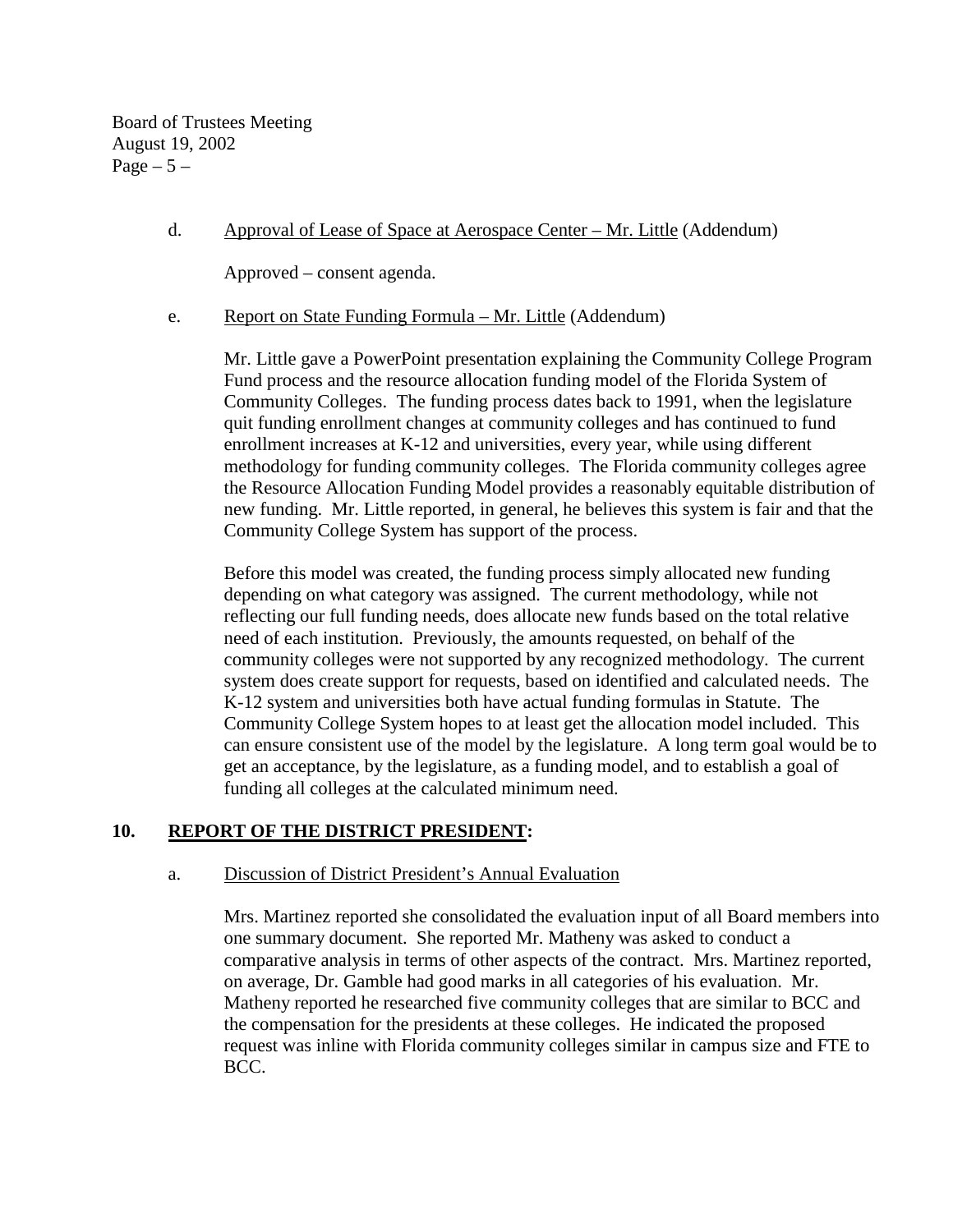Board of Trustees Meeting August 19, 2002 Page  $-6$  –

> Mrs. Martinez moved that the District President's contract for 2002-2003 be modified to provide for a six percent (6%) base-salary increase for a total of \$166,182.00 retroactive to July 1, 2002; that the contract be extended until June 30, 2005. That in addition to the existing contract terms, the District President receive ten (10) tickets to each of the Cocoa Village Playhouse productions and that the college attorney be directed to prepare these necessary modifications to reflect the new contract terms all subject, of course, to the approval and concurrence of the college president. Mr. Johnson seconded the motion. All those voting in favor of the motion – Handley, Johnson, McCotter, Martinez, and Penn Williams; opposed – none. Motion unanimously approved.

Mr. Matheny reported, to the Board, that Dr. Gamble has accepted the terms of this contract.

Mrs. Martinez suggested the Board may want to consider including an incentive component to Dr. Gamble's contract, similar to the Voluntary Incentive Program (VIP).

#### b. Additional Board of Trustees' Committee Assignments

Dr. Gamble reviewed the past and proposed committee assignments for the board of Trustees. It was the consensus of the Board for representation on the collegewide committees as follows:

| Committee                            | <b>Board Member Representative</b> |
|--------------------------------------|------------------------------------|
| Alumni Association                   | Mr. Johnson                        |
| <b>Architect Selection</b>           | Mrs. Martinez                      |
| <b>BCC</b> Foundation                | Mr. Handley                        |
| Cocoa Village Playhouse              | Mr. McCotter                       |
| <b>Community Partnership (NAACP)</b> | Mr. Johnson                        |
| Insurance                            | Mr. McCotter                       |
| Intercollegiate Athletics            | Mr. Johnson/Dr. Penn Williams      |
| King Center                          | Penn Williams                      |
| <b>Master Planning</b>               | Mr. Johnson                        |
| Planetarium                          | Mr. Handley                        |
| <b>SACS</b>                          | Mr. Johnson                        |
| <b>VIP Program</b>                   | Mrs. Martinez                      |
| YMCA                                 | Mr. McCotter                       |
|                                      |                                    |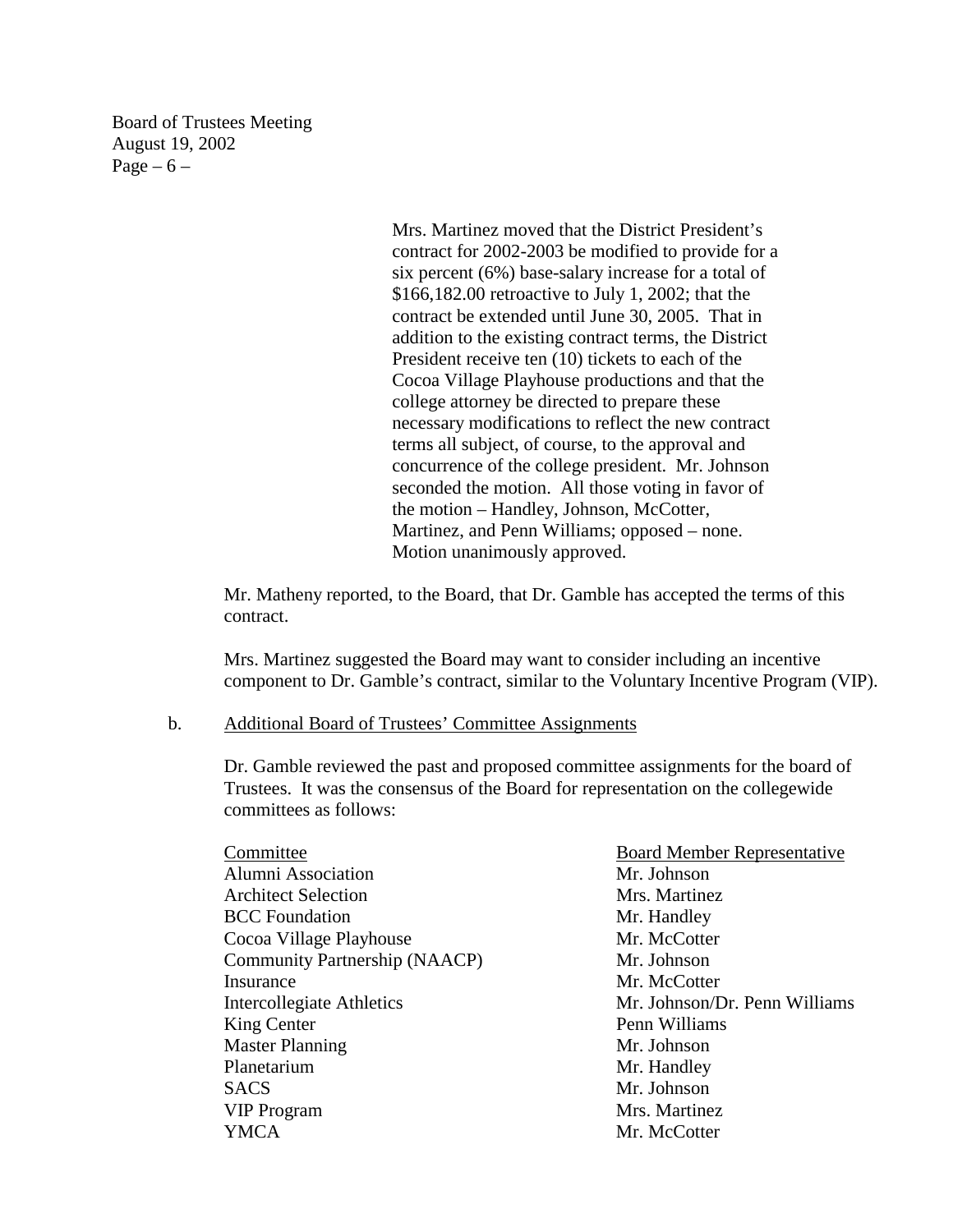Board of Trustees Meeting August 19, 2002  $Page - 7 -$ 

### c. New Agenda Item for Board of Trustees Monthly Meeting

Mr. Handley suggested an agenda item be added to provide an opportunity for a Board member update report on the collegewide committees. It was the consensus of the Board to add Item 11, "Committee Updates," to the agenda.

Mr. Johnson suggested the Board include the SACS Steering Committee for future reports.

### d. Policy Governance Development Schedule

Dr. Gamble reported the Board received, as a handout, the Policy Governance Development Schedule. He asked the Board members to notify his office if they would prefer to visit Trident Technical College or Austin Community College. He reviewed the tentative schedule and objectives of the visits. Both visits are scheduled in November.

Dr. Gamble reported that in September, October, December, and possibly January he would like to have pre-Board meeting workshops for the Board on the development process of BCC's policy governance. There was some discussion to bring in a facilitator for the workshops. It was suggested that Dr. Gamble check with Trident Technical College and Austin Community College to see who they used as a facilitator. There was also discussion about holding a one-day workshop instead of holding several different workshops. It was decided this workshop would be placed on hold until after the visits to the two colleges have been completed.

Mr. Handley requested copies of the two institutions' policy manuals be provided to the Board.

Mr. Matheny reported the new school code will become effective on January 23, 2003, and will contain some "must have" policies that BCC will need to incorporate. Mr. Matheny reported he would try to put those in a summary fashion.

### e. FACC Trustees Commission Workshop

Dr. Gamble encouraged the Board members to attend the FACC Trustees Commission Workshop in Orlando on September 26, 2002. He explained the workshop will be held in Orlando, from 10:00 a.m. until 4:00 p.m. and is aimed at the new trustees, but they are encouraging attendance by all interested trustees.

### f. Lease of Launch Pad for the Aerospace Training Program

Dr. Gamble reported on a training opportunity for BCC Aerospace Technician students involving the lease of an actual launch pad.